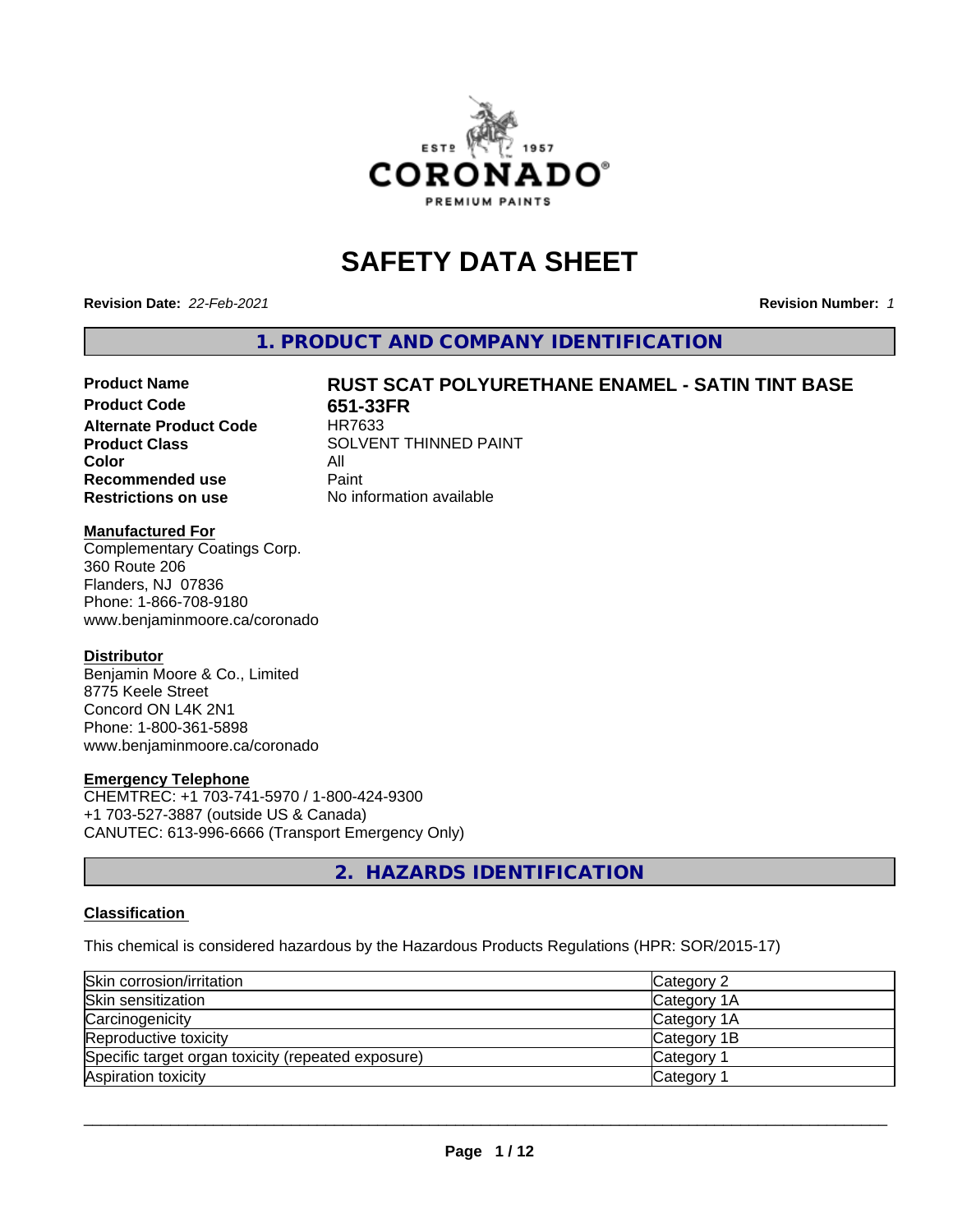#### **651-33FR** - **RUST SCAT POLYURETHANE ENAMEL - SATIN TINT BASE**

| --<br>.,<br>` liauids<br>Flar<br>Table                                 | $-$<br>-16 |
|------------------------------------------------------------------------|------------|
| .<br>Physica<br>hazard<br>classified<br>herwise<br>not<br>otł<br>Sital | 10         |

\_\_\_\_\_\_\_\_\_\_\_\_\_\_\_\_\_\_\_\_\_\_\_\_\_\_\_\_\_\_\_\_\_\_\_\_\_\_\_\_\_\_\_\_\_\_\_\_\_\_\_\_\_\_\_\_\_\_\_\_\_\_\_\_\_\_\_\_\_\_\_\_\_\_\_\_\_\_\_\_\_\_\_\_\_\_\_\_\_\_\_\_\_

#### **Label elements**

# **Danger**

#### **Hazard statements**

Causes skin irritation May cause an allergic skin reaction May cause cancer May damage fertility or the unborn child Causes damage to organs through prolonged or repeated exposure May be fatal if swallowed and enters airways Flammable liquid and vapor Risk of spontaneous combustion



**Appearance** liquid **Odor** solvent

#### **Precautionary Statements - Prevention**

Obtain special instructions before use

Do not handle until all safety precautions have been read and understood

Use personal protective equipment as required

Wash face, hands and any exposed skin thoroughly after handling

Contaminated work clothing should not be allowed out of the workplace

Wear protective gloves

Do not breathe dust/fume/gas/mist/vapors/spray

Do not eat, drink or smoke when using this product

Keep away from heat, hot surfaces, sparks, open flames and other ignition sources. No smoking

Keep container tightly closed

Ground/bond container and receiving equipment

Use explosion-proof electrical/ventilating/lighting/equipment

Use only non-sparking tools

Take precautionary measures against static discharge

Immediately after use, place rags, steel wool or waste used with this product in a sealed water-filled metal container or lay flat to dry.

#### **Precautionary Statements - Response**

IF exposed or concerned: Get medical advice/attention **Skin**

If skin irritation or rash occurs: Get medical advice/attention

IF ON SKIN (or hair): Remove/Take off immediately all contaminated clothing. Rinse skin with water/shower Wash contaminated clothing before reuse

#### **Ingestion**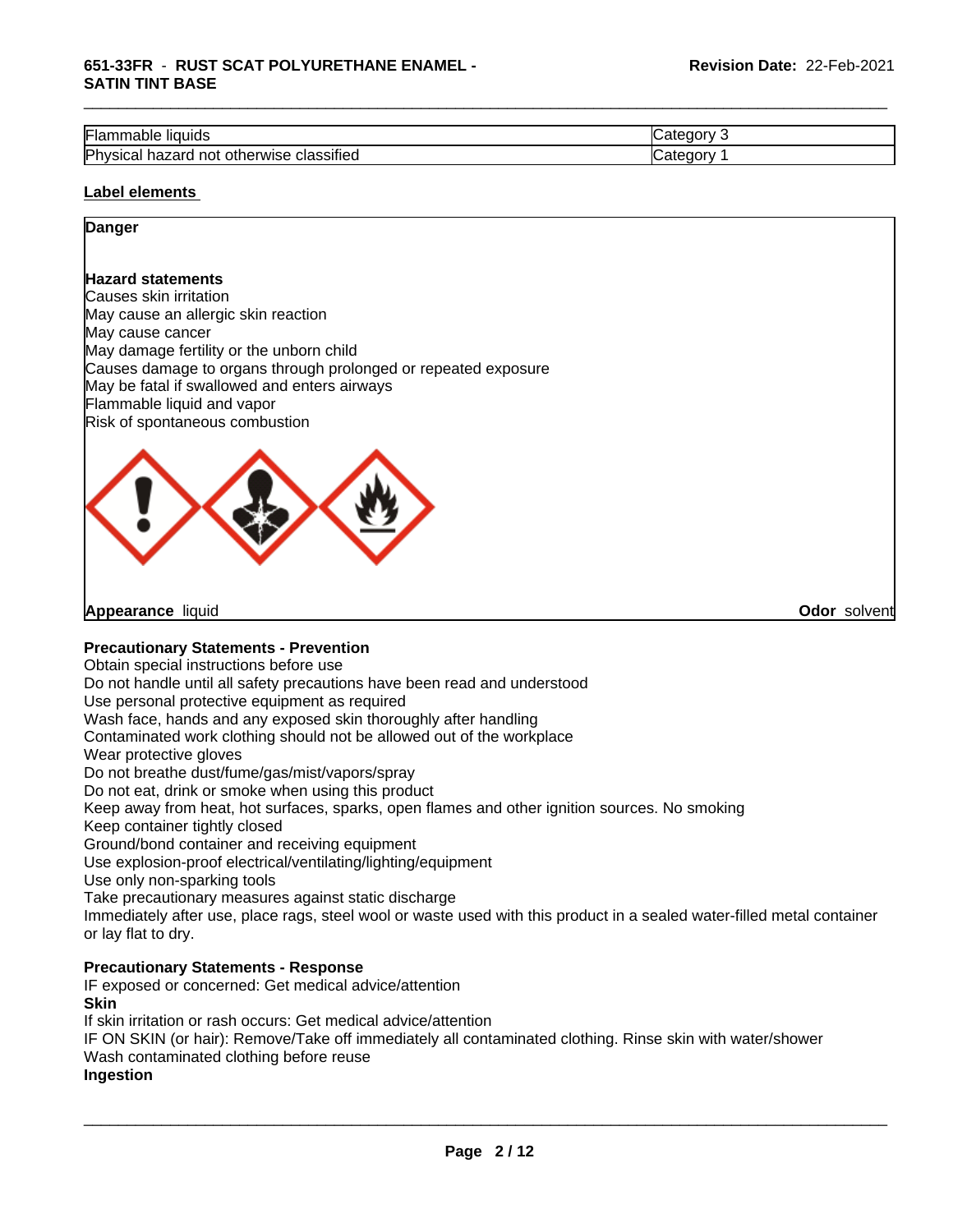IF SWALLOWED: Immediately call a POISON CENTER or doctor/physician Do NOT induce vomiting **Fire** In case of fire: Use CO2, dry chemical, or foam for extinction

**Precautionary Statements - Storage**

Store locked up Store in a well-ventilated place. Keep cool

#### **Precautionary Statements - Disposal**

Dispose of contents/container to an approved waste disposal plant

Materials such as rags used with this product may begin to burn by themselves. After use, put rags in water or lay flat to dry, then discard.

\_\_\_\_\_\_\_\_\_\_\_\_\_\_\_\_\_\_\_\_\_\_\_\_\_\_\_\_\_\_\_\_\_\_\_\_\_\_\_\_\_\_\_\_\_\_\_\_\_\_\_\_\_\_\_\_\_\_\_\_\_\_\_\_\_\_\_\_\_\_\_\_\_\_\_\_\_\_\_\_\_\_\_\_\_\_\_\_\_\_\_\_\_

#### **Other information**

No information available

# **3. COMPOSITION INFORMATION ON COMPONENTS**

| <b>Chemical name</b>                          | <b>CAS No.</b> | Weight-%      | Hazardous Material<br>registry number<br>(HMIRA registry #) | Date HMIRA filed and<br>Information Review Act date exemption granted<br>(if applicable) |
|-----------------------------------------------|----------------|---------------|-------------------------------------------------------------|------------------------------------------------------------------------------------------|
| Talc                                          | 14807-96-6     | $10 - 30%$    |                                                             |                                                                                          |
| Titanium dioxide                              | 13463-67-7     | $10 - 30%$    |                                                             |                                                                                          |
| Distillates, petroleum,<br>hydrotreated light | 64742-47-8     | $10 - 30%$    |                                                             |                                                                                          |
| Stoddard solvent                              | 8052-41-3      | $5 - 10%$     |                                                             |                                                                                          |
| Hydrotreated heavy naphtha,<br>petroleum      | 64742-48-9     | $1 - 5%$      |                                                             |                                                                                          |
| Limestone                                     | 1317-65-3      | - 5%          |                                                             |                                                                                          |
| Solvent naphtha, petroleum,<br>light aromatic | 64742-95-6     | $1 - 5%$      |                                                             |                                                                                          |
| 1,2,4-Trimethylbenzene                        | $95 - 63 - 6$  | $1 - 5%$      |                                                             |                                                                                          |
| Zinc phosphate                                | 7779-90-0      | $0.25 - 0.5%$ |                                                             |                                                                                          |
| Silica, crystalline                           | 14808-60-7     | $0.1 - 0.25%$ |                                                             |                                                                                          |
| Cobalt bis(2-ethylhexanoate)                  | 136-52-7       | $0.1 - 0.25%$ |                                                             |                                                                                          |

**Confidential Business Information note**

\*The exact percentage (concentration) of composition has been withheld as a trade secret

# **4. FIRST AID MEASURES**

| If symptoms persist, call a physician. Show this safety data<br>sheet to the doctor in attendance.                                                                                                                         |
|----------------------------------------------------------------------------------------------------------------------------------------------------------------------------------------------------------------------------|
| Immediately flush with plenty of water. After initial flushing,<br>remove any contact lenses and continue flushing for at<br>least 15 minutes. Keep eye wide open while rinsing. If<br>symptoms persist, call a physician. |
| Wash off immediately with soap and plenty of water while                                                                                                                                                                   |
|                                                                                                                                                                                                                            |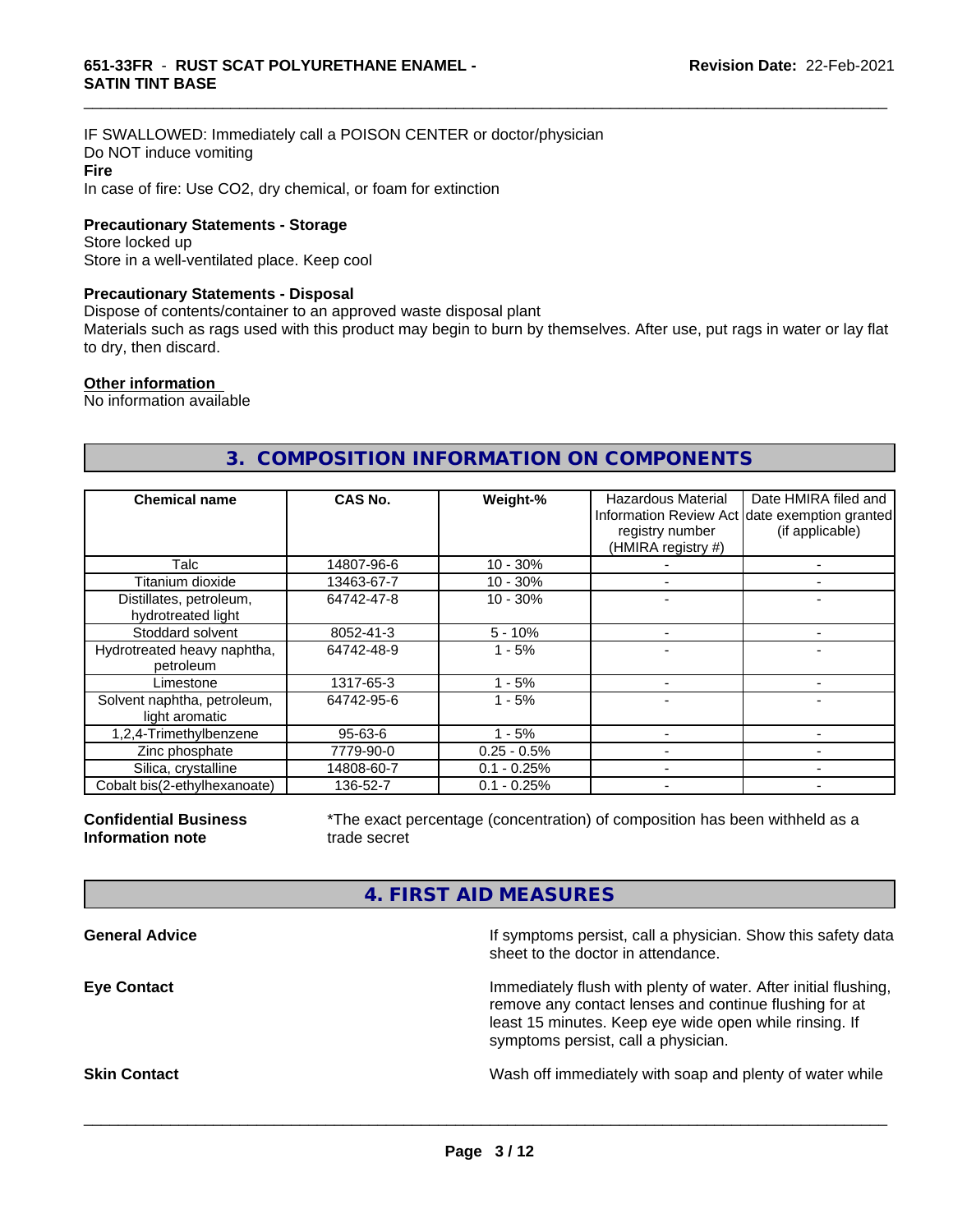|                                        | removing all contaminated clothes and shoes. If skin<br>irritation persists, call a physician. Wash clothing before<br>reuse. Destroy contaminated articles such as shoes.                       |
|----------------------------------------|--------------------------------------------------------------------------------------------------------------------------------------------------------------------------------------------------|
| <b>Inhalation</b>                      | Move to fresh air. If symptoms persist, call a physician.<br>If not breathing, give artificial respiration. Call a physician<br>immediately.                                                     |
| Ingestion                              | Clean mouth with water and afterwards drink plenty of<br>water. Do not induce vomiting without medical advice.<br>Never give anything by mouth to an unconscious person.<br>Consult a physician. |
| <b>Protection Of First-Aiders</b>      | Use personal protective equipment.                                                                                                                                                               |
| <b>Most Important Symptoms/Effects</b> | May cause allergic skin reaction.                                                                                                                                                                |
| <b>Notes To Physician</b>              | Treat symptomatically.                                                                                                                                                                           |

\_\_\_\_\_\_\_\_\_\_\_\_\_\_\_\_\_\_\_\_\_\_\_\_\_\_\_\_\_\_\_\_\_\_\_\_\_\_\_\_\_\_\_\_\_\_\_\_\_\_\_\_\_\_\_\_\_\_\_\_\_\_\_\_\_\_\_\_\_\_\_\_\_\_\_\_\_\_\_\_\_\_\_\_\_\_\_\_\_\_\_\_\_

**5. FIRE-FIGHTING MEASURES**

| <b>Suitable Extinguishing Media</b>                                              | Foam, dry powder or water. Use extinguishing measures<br>that are appropriate to local circumstances and the<br>surrounding environment.                                                                                                               |
|----------------------------------------------------------------------------------|--------------------------------------------------------------------------------------------------------------------------------------------------------------------------------------------------------------------------------------------------------|
| Protective equipment and precautions for firefighters                            | As in any fire, wear self-contained breathing apparatus<br>pressure-demand, MSHA/NIOSH (approved or equivalent)<br>and full protective gear.                                                                                                           |
| <b>Specific Hazards Arising From The Chemical</b>                                | Combustible material. Closed containers may rupture if<br>exposed to fire or extreme heat. Keep product and empty<br>container away from heat and sources of ignition. Thermal<br>decomposition can lead to release of irritating gases and<br>vapors. |
| Sensitivity to mechanical impact                                                 | <b>No</b>                                                                                                                                                                                                                                              |
| Sensitivity to static discharge                                                  | Yes                                                                                                                                                                                                                                                    |
| <b>Flash Point Data</b><br>Flash point (°F)<br>Flash Point (°C)<br><b>Method</b> | 102<br>39<br><b>PMCC</b>                                                                                                                                                                                                                               |
| <b>Flammability Limits In Air</b>                                                |                                                                                                                                                                                                                                                        |
| Lower flammability limit:<br><b>Upper flammability limit:</b>                    | Not available<br>Not available                                                                                                                                                                                                                         |
| <b>NFPA</b><br>Flammability: 2<br>Health: 2                                      | Instability: 0<br><b>Special: Not Applicable</b>                                                                                                                                                                                                       |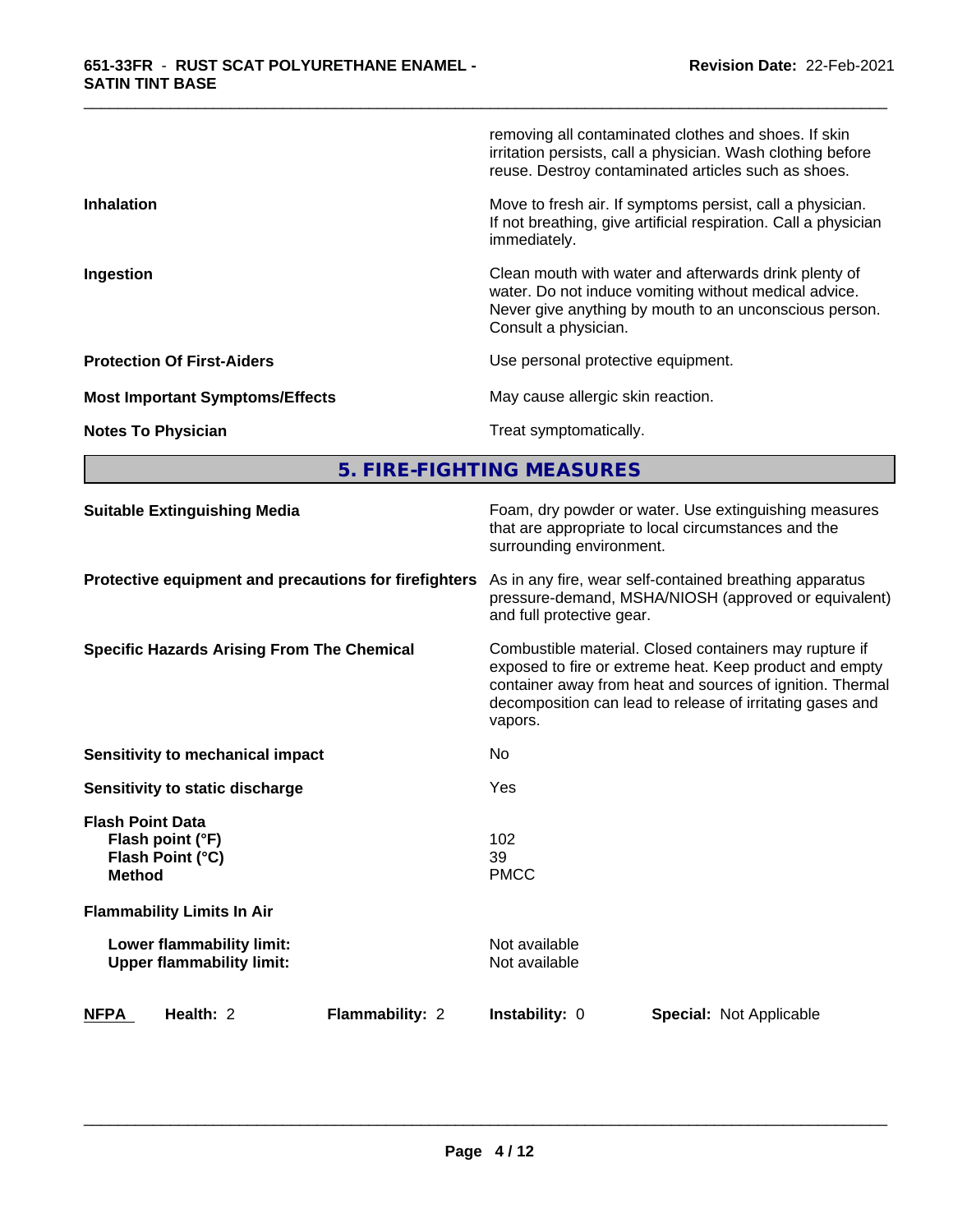#### **NFPA Legend**

- 0 Not Hazardous
- 1 Slightly
- 2 Moderate
- 3 High
- 4 Severe

*The ratings assigned are only suggested ratings, the contractor/employer has ultimate responsibilities for NFPA ratings where this system is used.*

\_\_\_\_\_\_\_\_\_\_\_\_\_\_\_\_\_\_\_\_\_\_\_\_\_\_\_\_\_\_\_\_\_\_\_\_\_\_\_\_\_\_\_\_\_\_\_\_\_\_\_\_\_\_\_\_\_\_\_\_\_\_\_\_\_\_\_\_\_\_\_\_\_\_\_\_\_\_\_\_\_\_\_\_\_\_\_\_\_\_\_\_\_

*Additional information regarding the NFPA rating system is available from the National Fire Protection Agency (NFPA) at www.nfpa.org.*

## **6. ACCIDENTAL RELEASE MEASURES**

| Use personal protective equipment. Remove all sources of<br>ignition.                                                                                                                                                                                                                                            |
|------------------------------------------------------------------------------------------------------------------------------------------------------------------------------------------------------------------------------------------------------------------------------------------------------------------|
| Prevent further leakage or spillage if safe to do so. Do not<br>allow material to contaminate ground water system.<br>Prevent product from entering drains. Do not flush into<br>surface water or sanitary sewer system. Local authorities<br>should be advised if significant spillages cannot be<br>contained. |
| See Section 12 for additional Ecological Information.                                                                                                                                                                                                                                                            |
| Dam up. Soak up with inert absorbent material. Pick up<br>and transfer to properly labeled containers. Clean<br>contaminated surface thoroughly.                                                                                                                                                                 |
|                                                                                                                                                                                                                                                                                                                  |

# **7. HANDLING AND STORAGE**

| <b>Handling</b>               | Use only in area provided with appropriate exhaust<br>ventilation. Do not breathe vapors or spray mist. Wear<br>personal protective equipment. Take precautionary<br>measures against static discharges. To avoid ignition of<br>vapors by static electricity discharge, all metal parts of the<br>equipment must be grounded. Keep away from open<br>flames, hot surfaces and sources of ignition. |
|-------------------------------|-----------------------------------------------------------------------------------------------------------------------------------------------------------------------------------------------------------------------------------------------------------------------------------------------------------------------------------------------------------------------------------------------------|
| <b>Storage</b>                | Keep containers tightly closed in a dry, cool and<br>well-ventilated place. Keep away from heat. Keep away<br>from open flames, hot surfaces and sources of ignition.<br>Keep in properly labeled containers. Keep out of the reach<br>of children.                                                                                                                                                 |
|                               | <b>DANGER</b> - Rags, steel wool or waste soaked with this<br>product may spontaneously catch fire if improperly<br>discarded. Immediately after use, place rags, steel wool or<br>waste in a sealed water-filled metal container.                                                                                                                                                                  |
| <b>Incompatible Materials</b> | Incompatible with strong acids and bases and strong<br>oxidizing agents.                                                                                                                                                                                                                                                                                                                            |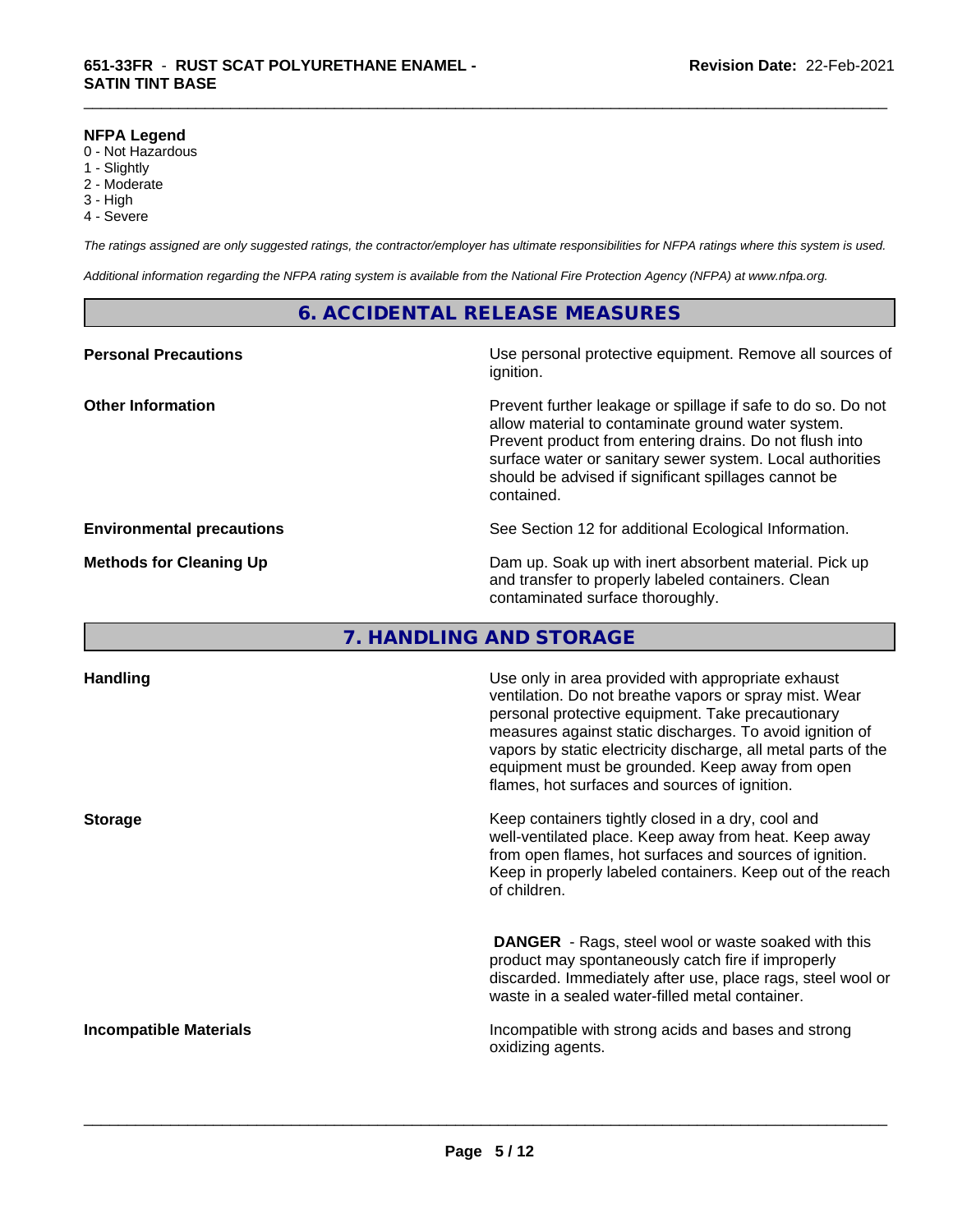# **8. EXPOSURE CONTROLS/PERSONAL PROTECTION**

\_\_\_\_\_\_\_\_\_\_\_\_\_\_\_\_\_\_\_\_\_\_\_\_\_\_\_\_\_\_\_\_\_\_\_\_\_\_\_\_\_\_\_\_\_\_\_\_\_\_\_\_\_\_\_\_\_\_\_\_\_\_\_\_\_\_\_\_\_\_\_\_\_\_\_\_\_\_\_\_\_\_\_\_\_\_\_\_\_\_\_\_\_

#### **Exposure Limits**

| <b>Chemical name</b>                          | <b>ACGIH TLV</b>                                                                                                                              | <b>Alberta</b>                                 | <b>British Columbia</b>                                                                 | Ontario                        | Quebec                                             |
|-----------------------------------------------|-----------------------------------------------------------------------------------------------------------------------------------------------|------------------------------------------------|-----------------------------------------------------------------------------------------|--------------------------------|----------------------------------------------------|
| Talc                                          | TWA: $2 \text{ mq/m}^3$<br>particulate matter<br>containing no<br>asbestos and <1%<br>crystalline silica,<br>respirable particulate<br>matter | $2$ mg/m <sup>3</sup> - TWA                    | $2 \text{ mg/m}^3$ - TWA                                                                | 2 mg/m <sup>3</sup> - TWA      | 3 mg/m <sup>3</sup> - TWAEV                        |
| Titanium dioxide                              | TWA: $10 \text{ mg/m}^3$                                                                                                                      | 10 mg/m $3$ - TWA                              | $10 \text{ mg/m}^3$ - TWA<br>$3$ mg/m <sup>3</sup> - TWA                                | 10 mg/m $3$ - TWA              | 10 mg/m $3$ - TWAEV                                |
| Distillates, petroleum,<br>hydrotreated light | N/E                                                                                                                                           | N/E                                            | $200 \text{ mg/m}^3$ - TWA<br>Skin absorption can<br>contribute to overall<br>exposure. | N/E                            | N/E                                                |
| Stoddard solvent                              | TWA: 100 ppm                                                                                                                                  | 100 ppm - TWA<br>$572$ mg/m <sup>3</sup> - TWA | $290$ mg/m <sup>3</sup> - TWA<br>580 mg/m <sup>3</sup> - STEL                           | 525 mg/m <sup>3</sup> - TWA    | 100 ppm - TWAEV<br>$525$ mg/m <sup>3</sup> - TWAEV |
| Limestone                                     | N/E                                                                                                                                           | 10 mg/m $3$ - TWA                              | 10 mg/m $3$ - TWA<br>$3$ mg/m <sup>3</sup> - TWA<br>$20 \text{ mg/m}^3$ - STEL          | N/E                            | 10 mg/m <sup>3</sup> - TWAEV                       |
| Silica, crystalline                           | TWA: 0.025 mg/m <sup>3</sup><br>respirable particulate<br>matter                                                                              | $0.025$ mg/m <sup>3</sup> - TWA                | $0.025$ mg/m <sup>3</sup> - TWA                                                         | $0.10$ mg/m <sup>3</sup> - TWA | 0.1 mg/m <sup>3</sup> - TWAEV                      |

#### **Legend**

ACGIH - American Conference of Governmental Industrial Hygienists Alberta - Alberta Occupational Exposure Limits British Columbia - British Columbia Occupational Exposure Limits Ontario - Ontario Occupational Exposure Limits Quebec - Quebec Occupational Exposure Limits N/E - Not established

#### **Personal Protective Equipment**

**Engineering Measures Ensure adequate ventilation, especially in confined areas.** 

**Eye/Face Protection** Safety glasses with side-shields. If splashes are likely to occur, wear: Tightly fitting safety goggles **Skin Protection Skin Protection Skin Protective gloves.** Long sleeved clothing. Protective gloves. **Respiratory Protection In operations where exposure limits are exceeded, use a** NIOSH approved respirator that has been selected by a technically qualified person for the specific work conditions. When spraying the product or applying in confined areas, wear a NIOSH approved respirator specified for paint spray or organic vapors.

**Hygiene Measures Avoid contact with skin, eyes and clothing. Remove and Avoid contact with skin, eyes and clothing. Remove and Avoid contact with skin, eyes and clothing. Remove and** wash contaminated clothing before re-use. Wash thoroughly after handling. When using do not eat, drink or smoke.

**9. PHYSICAL AND CHEMICAL PROPERTIES**

**Appearance** liquid **Odor** solvent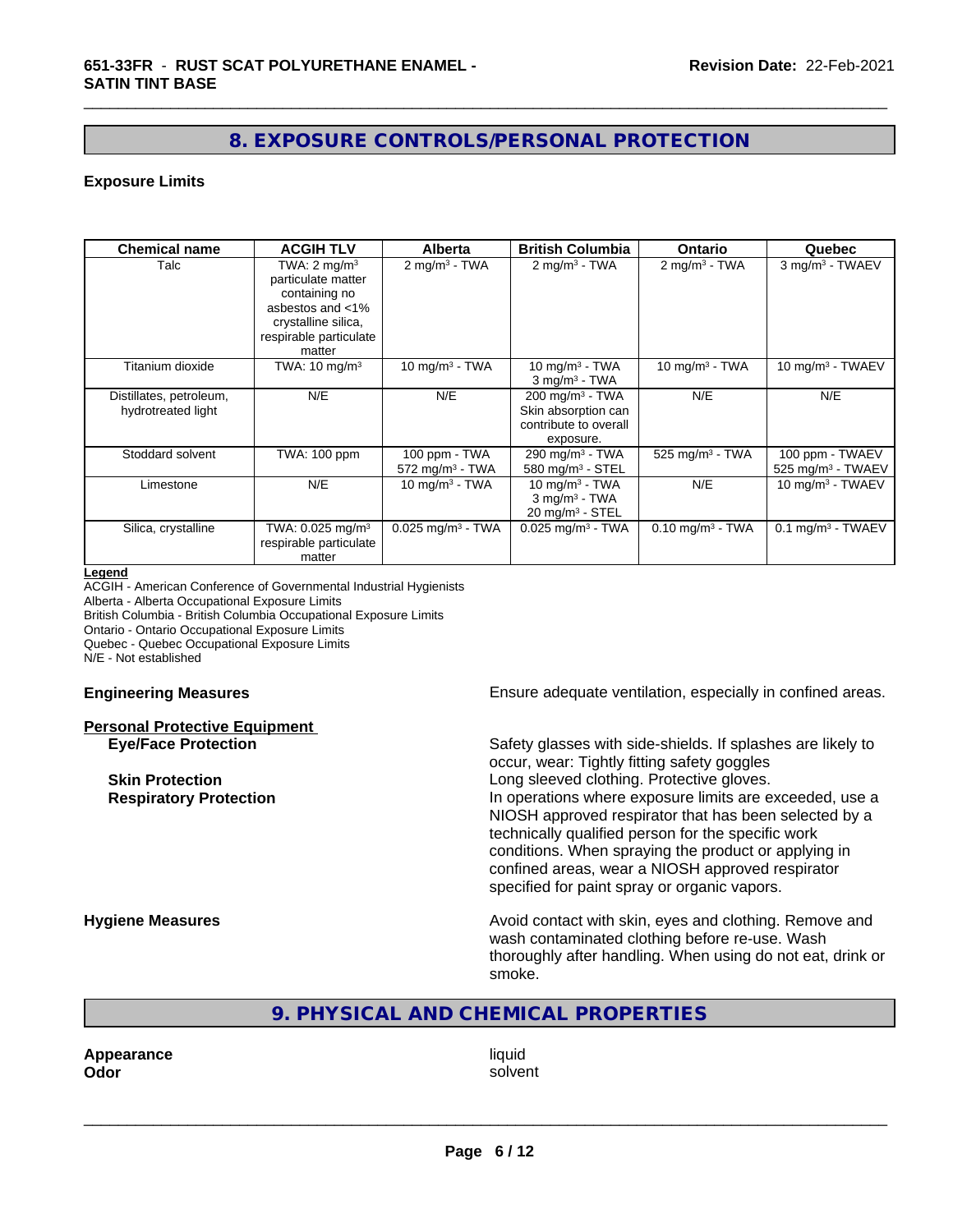#### **651-33FR** - **RUST SCAT POLYURETHANE ENAMEL - SATIN TINT BASE**

**Odor Threshold**<br> **Density (Ibs/gal)**<br> **Density (Ibs/gal)**<br> **No information available**<br>
10.5 - 10.6 **Density (Ibs/gal)** 10.5 - 10.6<br> **Specific Gravity** 1.26 - 1.28 **Specific Gravity**<br>pH **Viscosity (cps)** No information available in the Viscosity (cps) **Solubility(ies)** No information available **Water solubility** No information available **Evaporation Rate No information available No information available Vapor pressure** No information available **No information** available **Vapor density No information available No information available Wt. % Solids** 65 - 75 **Vol. % Solids** 45 - 55 **Wt. % Volatiles** 25 - 35<br> **Vol. % Volatiles** 25 - 35 **Vol. % Volatiles VOC Regulatory Limit (g/L)** < 400 **Boiling Point (°F)** 279 **Boiling Point (°C)** 137 **Freezing point (°F)** The state of the state of the Noinformation available **Freezing Point (°C)** No information available **Flash point (°F)** 102 **Flash Point (°C)** 39 **Method** PMCC **Flammability (solid, gas)** Not applicable **Upper flammability limit:**<br> **Lower flammability limit:**<br>
Not applicable<br>
Not applicable **Lower flammability limit:**<br> **Autoignition Temperature (°F)**<br>
Mo information available **Autoignition Temperature (°F) Autoignition Temperature (°C)** No information available **Decomposition Temperature (°F)** No information available **Decomposition Temperature (°C)** No information available **Partition coefficient** and the settlement of the Non-Information available

**No information available** 

\_\_\_\_\_\_\_\_\_\_\_\_\_\_\_\_\_\_\_\_\_\_\_\_\_\_\_\_\_\_\_\_\_\_\_\_\_\_\_\_\_\_\_\_\_\_\_\_\_\_\_\_\_\_\_\_\_\_\_\_\_\_\_\_\_\_\_\_\_\_\_\_\_\_\_\_\_\_\_\_\_\_\_\_\_\_\_\_\_\_\_\_\_

# **10. STABILITY AND REACTIVITY**

| Stable under normal conditions. Hazardous polymerisation<br>does not occur.<br>Keep away from open flames, hot surfaces, static<br>electricity and sources of ignition.<br>Incompatible with strong acids and bases and strong<br>oxidizing agents.<br>Thermal decomposition can lead to release of irritating<br>gases and vapors. | <b>Reactivity</b>                       | Not Applicable                       |
|-------------------------------------------------------------------------------------------------------------------------------------------------------------------------------------------------------------------------------------------------------------------------------------------------------------------------------------|-----------------------------------------|--------------------------------------|
|                                                                                                                                                                                                                                                                                                                                     | <b>Chemical Stability</b>               |                                      |
|                                                                                                                                                                                                                                                                                                                                     | <b>Conditions to avoid</b>              |                                      |
|                                                                                                                                                                                                                                                                                                                                     | <b>Incompatible Materials</b>           |                                      |
|                                                                                                                                                                                                                                                                                                                                     | <b>Hazardous Decomposition Products</b> |                                      |
|                                                                                                                                                                                                                                                                                                                                     | Possibility of hazardous reactions      | None under normal conditions of use. |

# **11. TOXICOLOGICAL INFORMATION**

**Product Information**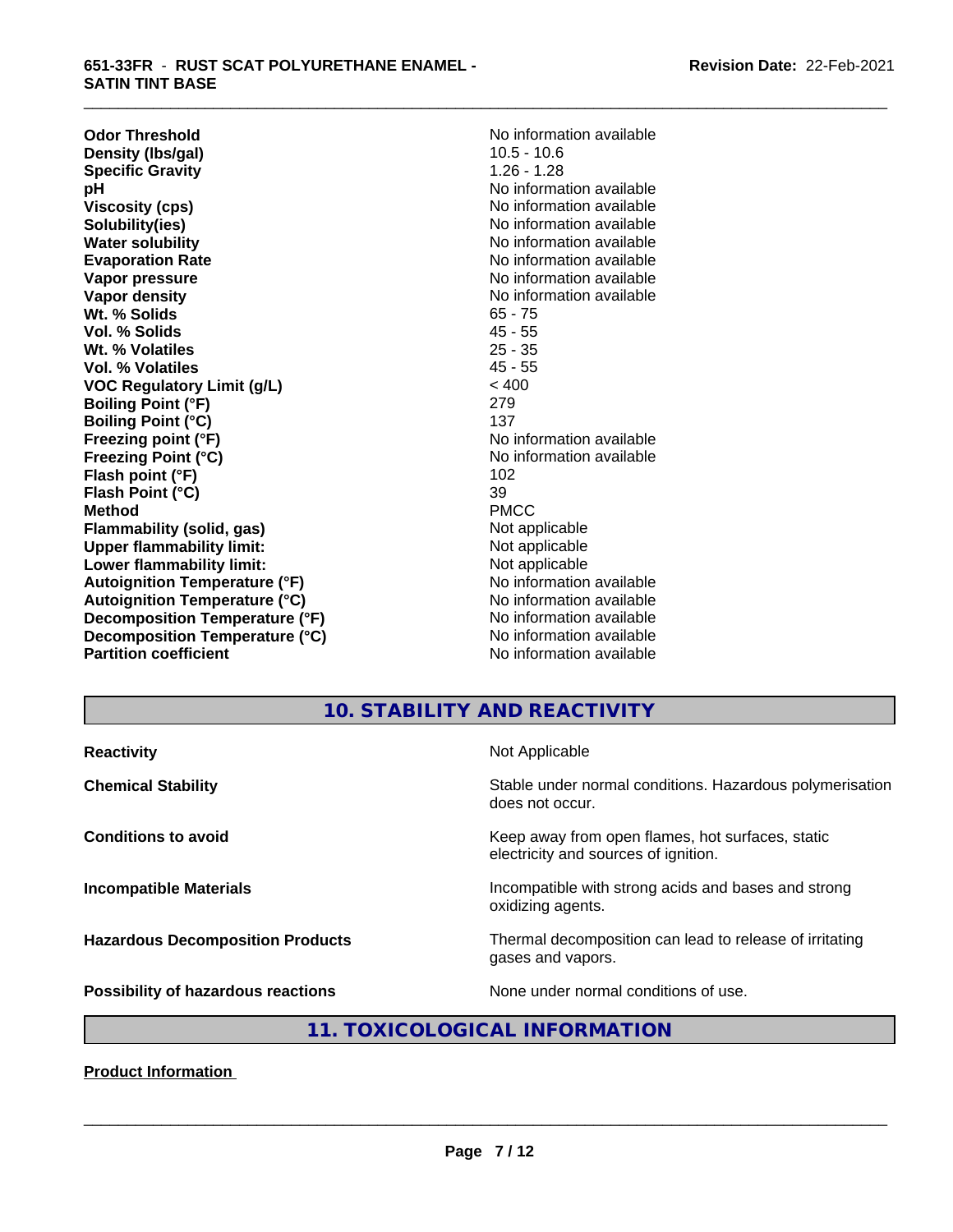| <b>Principal Routes of Exposure</b>                                          | Eye contact, skin contact and inhalation.                                                               |
|------------------------------------------------------------------------------|---------------------------------------------------------------------------------------------------------|
| <b>Acute Toxicity</b>                                                        |                                                                                                         |
| <b>Product Information</b>                                                   | Repeated or prolonged exposure to organic solvents may                                                  |
|                                                                              | lead to permanent brain and nervous system damage.                                                      |
|                                                                              | Intentional misuse by deliberately concentrating and                                                    |
|                                                                              | inhaling vapors may be harmful or fatal.                                                                |
| Symptoms related to the physical, chemical and toxicological characteristics |                                                                                                         |
| <b>Symptoms</b>                                                              | No information available                                                                                |
|                                                                              | Delayed and immediate effects as well as chronic effects from short and long-term exposure              |
| Eye contact                                                                  | Contact with eyes may cause irritation.                                                                 |
| <b>Skin contact</b>                                                          | May cause skin irritation and/or dermatitis. Prolonged skin                                             |
|                                                                              | contact may defat the skin and produce dermatitis.                                                      |
| <b>Inhalation</b>                                                            | High vapor / aerosol concentrations are irritating to the                                               |
|                                                                              | eyes, nose, throat and lungs and may cause headaches,                                                   |
|                                                                              | dizziness, drowsiness, unconsciousness, and other central                                               |
|                                                                              | nervous system effects.                                                                                 |
| Ingestion                                                                    | Ingestion may cause irritation to mucous membranes.<br>Small amounts of this product aspirated into the |
|                                                                              | respiratory system during ingestion or vomiting may cause                                               |
|                                                                              | mild to severe pulmonary injury, possibly progressing to                                                |
|                                                                              | death.                                                                                                  |
| <b>Sensitization</b>                                                         | May cause an allergic skin reaction.                                                                    |
| <b>Neurological Effects</b>                                                  | No information available.                                                                               |
| <b>Mutagenic Effects</b>                                                     | No information available.                                                                               |
| <b>Reproductive Effects</b>                                                  | May damage fertility or the unborn child.                                                               |
| <b>Developmental Effects</b>                                                 | No information available.                                                                               |
| <b>Target organ effects</b>                                                  | No information available.                                                                               |
| <b>STOT - single exposure</b>                                                | No information available.                                                                               |
| <b>STOT - repeated exposure</b>                                              | Causes damage to organs through prolonged or repeated                                                   |
|                                                                              | exposure if inhaled.                                                                                    |
| Other adverse effects<br><b>Aspiration Hazard</b>                            | No information available.<br>May be harmful if swallowed and enters airways. Small                      |
|                                                                              | amounts of this product aspirated into the respiratory                                                  |
|                                                                              | system during ingestion or vomiting may cause mild to                                                   |
|                                                                              | severe pulmonary injury, possibly progressing to death.                                                 |
| <b>Numerical measures of toxicity</b>                                        |                                                                                                         |
| The following values are calculated based on chapter 3.1 of the GHS document |                                                                                                         |
| <b>ATEmix (oral)</b>                                                         | 35239 mg/kg                                                                                             |
| <b>ATEmix (inhalation-dust/mist)</b>                                         | 129.1 mg/L                                                                                              |

# **Component Information**

| Шьс<br>чань.<br>    | D50                                      | $R - C$<br>. J C<br>しいい | $\_C50$<br>паа |
|---------------------|------------------------------------------|-------------------------|----------------|
| dioxide<br>…ttanıur | 0.000<br>⋻∼<br>.<br>Ral<br>111 U N.<br>. |                         |                |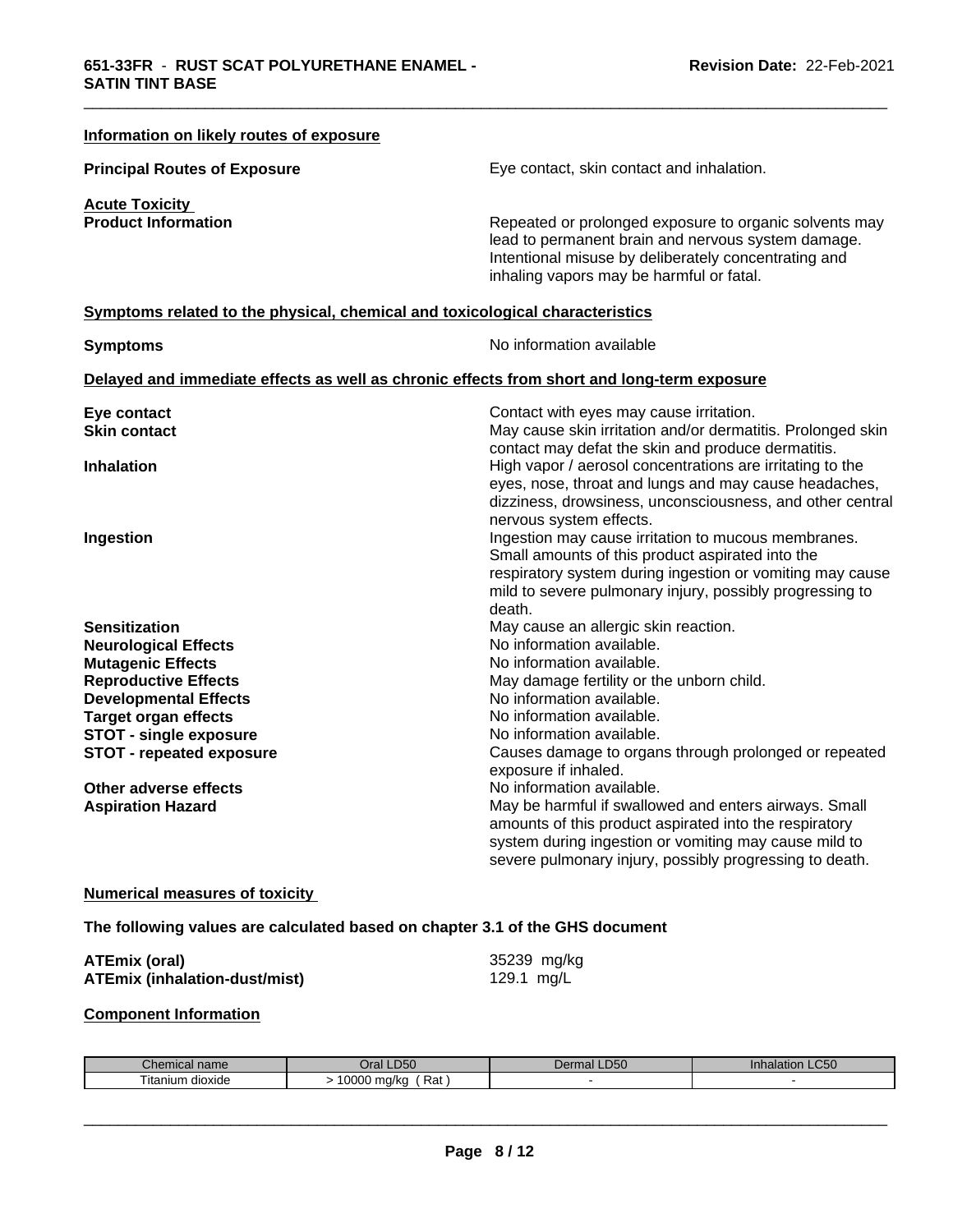#### **651-33FR** - **RUST SCAT POLYURETHANE ENAMEL - SATIN TINT BASE**

| 13463-67-7                                                  |                      |                                |                                      |
|-------------------------------------------------------------|----------------------|--------------------------------|--------------------------------------|
| Distillates, petroleum, hydrotreated<br>light<br>64742-47-8 | $>$ 5000 mg/kg (Rat) | $>$ 2000 mg/kg (Rabbit)        | $> 5.2$ mg/L (Rat) 4 h               |
| Hydrotreated heavy naphtha,<br>petroleum<br>64742-48-9      | $> 6000$ mg/kg (Rat) | $>$ 3160 mg/kg (Rabbit)        | $> 8500$ mg/m <sup>3</sup> (Rat) 4 h |
| Solvent naphtha, petroleum, light<br>aromatic<br>64742-95-6 | $= 8400$ mg/kg (Rat) | $>$ 2000 mg/kg (Rabbit)        | $= 3400$ ppm (Rat) 4 h               |
| 1,2,4-Trimethylbenzene<br>$95 - 63 - 6$                     | $= 3280$ mg/kg (Rat) | (Rabbit)<br>$> 3160$ mg/kg (   | $= 18$ g/m <sup>3</sup> (Rat) 4 h    |
| Zinc phosphate<br>7779-90-0                                 | $> 5000$ mg/kg (Rat) |                                |                                      |
| Cobalt bis(2-ethylhexanoate)<br>136-52-7                    |                      | (Rabbit)<br>$> 5000$ mg/kg $/$ | $> 10$ mg/L (Rat) 1 h                |

\_\_\_\_\_\_\_\_\_\_\_\_\_\_\_\_\_\_\_\_\_\_\_\_\_\_\_\_\_\_\_\_\_\_\_\_\_\_\_\_\_\_\_\_\_\_\_\_\_\_\_\_\_\_\_\_\_\_\_\_\_\_\_\_\_\_\_\_\_\_\_\_\_\_\_\_\_\_\_\_\_\_\_\_\_\_\_\_\_\_\_\_\_

#### **Chronic Toxicity**

#### **Carcinogenicity**

*The information below indicateswhether each agency has listed any ingredient as a carcinogen:.*

| <b>Chemical name</b>         | <b>IARC</b>                    | <b>NTP</b>                   |
|------------------------------|--------------------------------|------------------------------|
|                              | 2B - Possible Human Carcinogen |                              |
| Titanium dioxide             |                                |                              |
|                              | - Human Carcinogen             | Known Human Carcinogen       |
| Silica, crystalline          |                                |                              |
|                              | 2B - Possible Human Carcinogen | Reasonably Anticipated Human |
| Cobalt bis(2-ethylhexanoate) |                                | Carcinogen                   |

• Crystalline Silica has been determined to be carcinogenic to humans by IARC (1) when in respirable form. Risk of cancer depends on duration and level of inhalation exposure to spray mist or dust from sanding the dried paint.

• Although IARC has classified titanium dioxide as possibly carcinogenic to humans (2B), their summary concludes: "No significant exposure to titanium dioxide is thought to occur during the use of products in which titanium dioxide is bound to other materials, such as paint."

• Cobalt and cobalt compounds are listed as possible human carcinogens by IARC (2B). However, there is inadequate evidence of the carcinogenicity of cobalt and cobalt compounds in humans.

#### **Legend**

IARC - International Agency for Research on Cancer NTP - National Toxicity Program OSHA - Occupational Safety & Health Administration

**12. ECOLOGICAL INFORMATION**

# **Ecotoxicity Effects**

The environmental impact of this product has not been fully investigated.

#### **Product Information**

#### **Acute Toxicity to Fish**

No information available

#### **Acute Toxicity to Aquatic Invertebrates**

No information available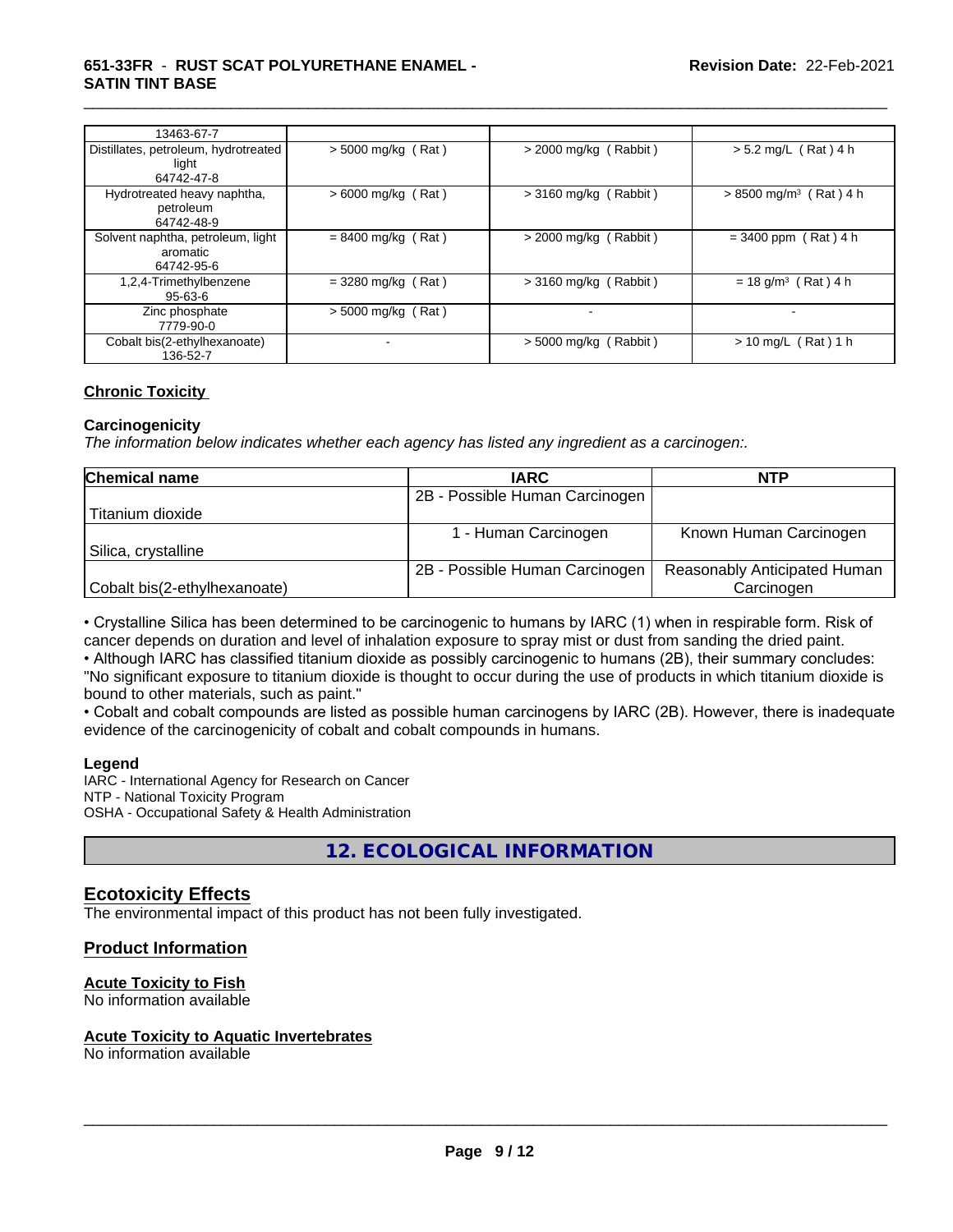#### **Acute Toxicity to Aquatic Plants**

No information available

#### **Persistence / Degradability**

No information available.

# **Bioaccumulation**

There is no data for this product.

#### **Mobility in Environmental Media**

No information available.

### **Ozone**

No information available

# **Component Information**

# **Acute Toxicity to Fish**

Titanium dioxide  $LC50: > 1000$  mg/L (Fathead Minnow - 96 hr.)

#### **Acute Toxicity to Aquatic Invertebrates**

No information available

#### **Acute Toxicity to Aquatic Plants**

No information available

|                                | 13. DISPOSAL CONSIDERATIONS                                                                                                                                                                                                           |
|--------------------------------|---------------------------------------------------------------------------------------------------------------------------------------------------------------------------------------------------------------------------------------|
| <b>Waste Disposal Method</b>   | Dispose of in accordance with federal, state, provincial, and local regulations.<br>Local requirements may vary, consult your sanitation department or<br>state-designated environmental protection agency for more disposal options. |
| <b>Empty Container Warning</b> | Emptied containers may retain product residue. Follow label warnings even after<br>container is emptied. Residual vapors may explode on ignition.                                                                                     |
|                                | <b>14. TRANSPORT INFORMATION</b>                                                                                                                                                                                                      |

\_\_\_\_\_\_\_\_\_\_\_\_\_\_\_\_\_\_\_\_\_\_\_\_\_\_\_\_\_\_\_\_\_\_\_\_\_\_\_\_\_\_\_\_\_\_\_\_\_\_\_\_\_\_\_\_\_\_\_\_\_\_\_\_\_\_\_\_\_\_\_\_\_\_\_\_\_\_\_\_\_\_\_\_\_\_\_\_\_\_\_\_\_

**TDG**

| <b>Proper Shipping Name</b> | <b>PAINT</b>          |
|-----------------------------|-----------------------|
| <b>Hazard class</b>         | 3                     |
| UN-No.                      | UN1263                |
| <b>Packing Group</b>        | Ш                     |
| <b>Description</b>          | UN1263, PAINT, 3, III |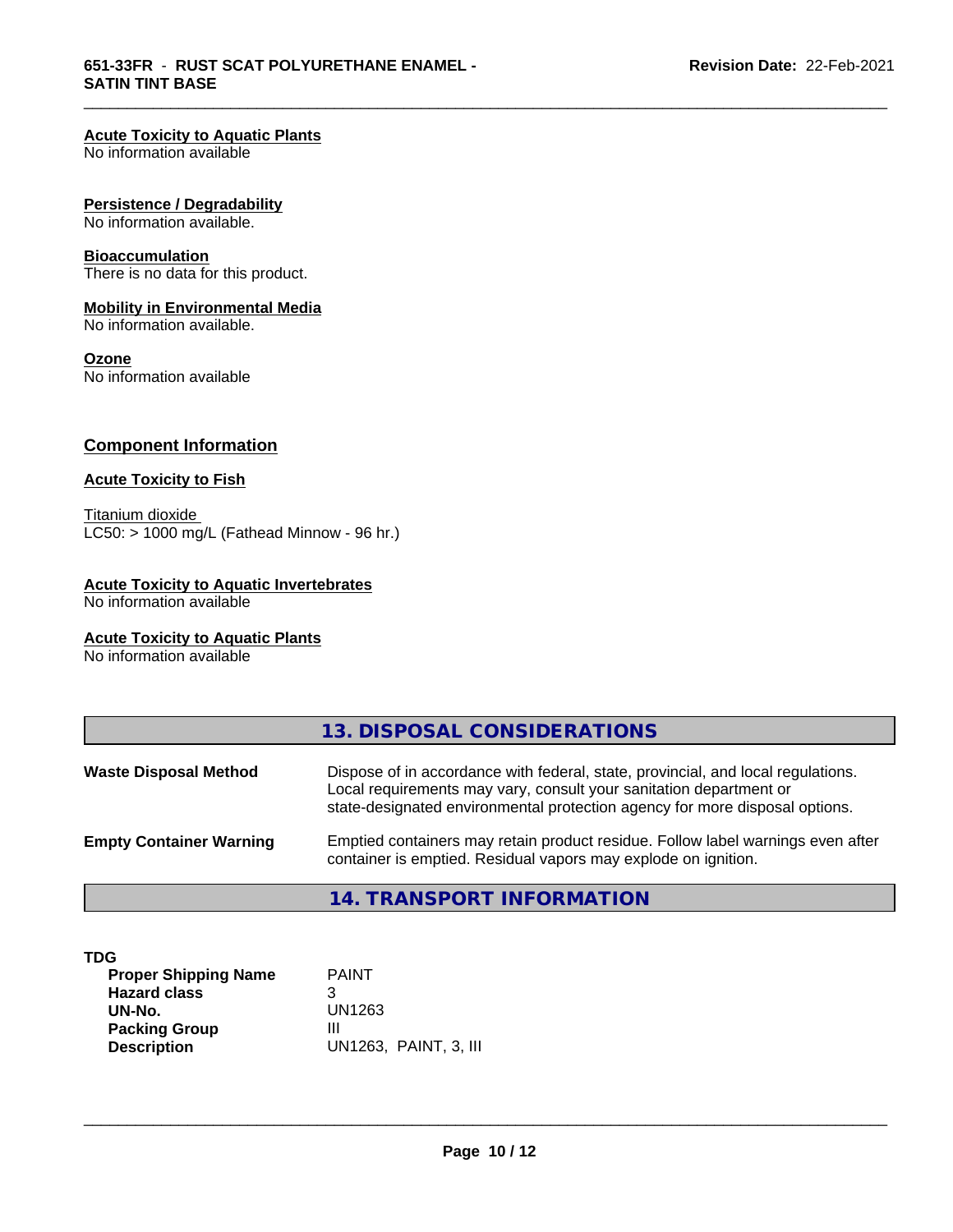In Canada, Class 3 flammable liquids may be reclassified as non-regulated for domestic ground transportation if they meet the requirements of TDG General Exemption SOR/2008-34.

\_\_\_\_\_\_\_\_\_\_\_\_\_\_\_\_\_\_\_\_\_\_\_\_\_\_\_\_\_\_\_\_\_\_\_\_\_\_\_\_\_\_\_\_\_\_\_\_\_\_\_\_\_\_\_\_\_\_\_\_\_\_\_\_\_\_\_\_\_\_\_\_\_\_\_\_\_\_\_\_\_\_\_\_\_\_\_\_\_\_\_\_\_

| <b>ICAO / IATA</b> | Contact the preparer for further information. |
|--------------------|-----------------------------------------------|
|                    |                                               |

**IMDG / IMO** Contact the preparer for further information.

**15. REGULATORY INFORMATION**

# **International Inventories**

| <b>TSCA: United States</b> | Yes - All components are listed or exempt. |
|----------------------------|--------------------------------------------|
| <b>DSL: Canada</b>         | Yes - All components are listed or exempt. |

# **National Pollutant Release Inventory (NPRI)**

#### **NPRI Parts 1- 4**

This product contains the following Parts 1-4 NPRI chemicals:

| <b>Chemical name</b>                    | CAS No. | Weight-% | <b>NPRI Parts 1-4</b> |  |
|-----------------------------------------|---------|----------|-----------------------|--|
| $\cdot$ 24-1.<br>Γrimeth∨lbenzene<br>۰, | 95-63-6 | 5%       | Listed                |  |

#### **NPRI Part 5**

This product contains the following NPRI Part 5 Chemicals:

| <b>Chemical name</b>                 | CAS No.    | Weight-%   | <b>NPRI Part 5</b> |  |
|--------------------------------------|------------|------------|--------------------|--|
| Distillates, petroleum, hydrotreated | 64742-47-8 | $10 - 30%$ | Listed             |  |
| liaht                                |            |            |                    |  |
| Stoddard solvent                     | 8052-41-3  | $5 - 10%$  | Listed             |  |
| Hydrotreated heavy naphtha,          | 64742-48-9 | $1 - 5%$   | Listed             |  |
| petroleum                            |            |            |                    |  |
| Solvent naphtha, petroleum, light    | 64742-95-6 | $1 - 5%$   | Listed             |  |
| aromatic                             |            |            |                    |  |
| 1,2,4-Trimethylbenzene               | 95-63-6    | 1 - 5%     | Listed             |  |

#### **WHMIS Regulatory Status**

This product has been classified in accordance with the hazard criteria of the Hazardous Products Regulations (HPR) and the SDS contains all the information required by the HPR.

| HMIS -                                                                                                                          | Health: $2^*$ | <b>Flammability: 2</b> | <b>Reactivity: 0</b> | $PPE: -$ |
|---------------------------------------------------------------------------------------------------------------------------------|---------------|------------------------|----------------------|----------|
| <b>HMIS Legend</b><br>0 - Minimal Hazard<br>1 - Slight Hazard<br>2 - Moderate Hazard<br>3 - Serious Hazard<br>4 - Severe Hazard |               |                        |                      |          |